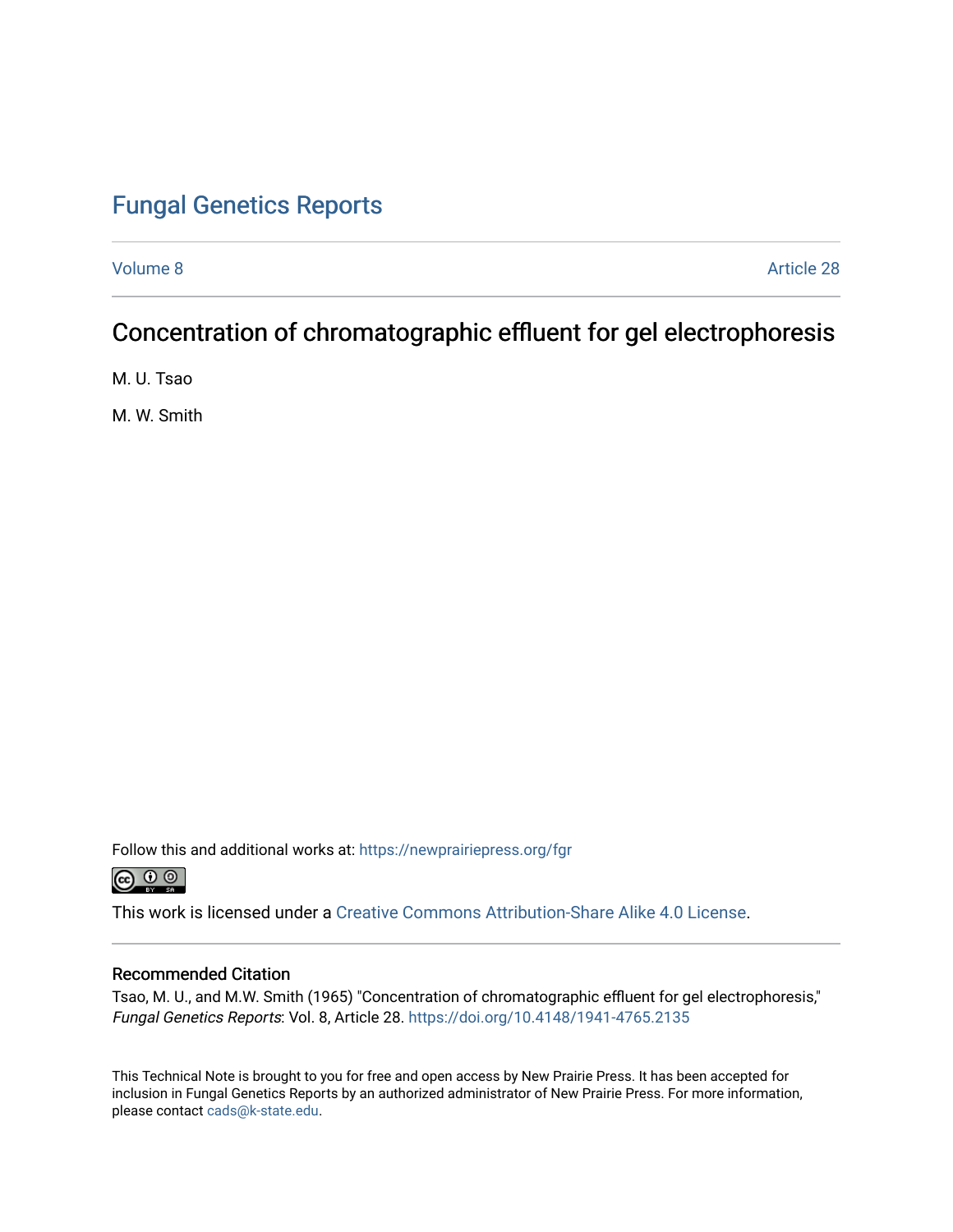## Concentration of chromatographic effluent for gel electrophoresis

### Abstract

Concentration of chromatographic effluent for gel electrophoresis